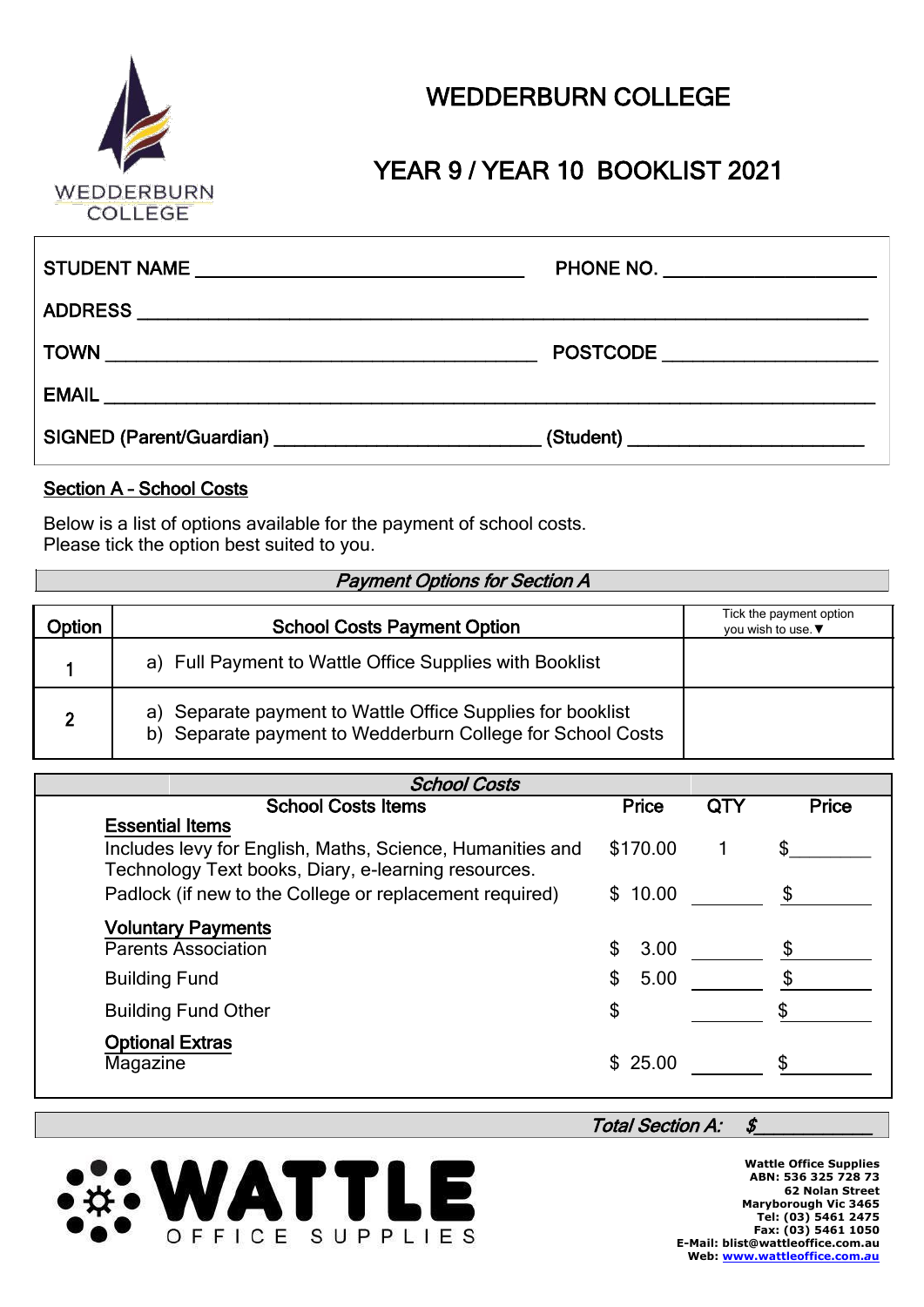### YEAR 9 / YEAR 10 BOOKLIST 2021

### Section B - Stationery & Textbooks

#### ▼ PLEASE CIRCLE THE CODE NUMBER OF THE ITEM REQUIRED & ALSO COMPLETE THE "QUANTITY TO ORDER".

| <b>Art Elective</b> |                                                         |                              |                     |          |                                        |  |
|---------------------|---------------------------------------------------------|------------------------------|---------------------|----------|----------------------------------------|--|
| Code                | <b>Textbook &amp; Stationery Items</b>                  | Recommended                  | Cost per item       | Quantity | <b>Price</b>                           |  |
|                     |                                                         | Quantity                     | Gst Inc. \$         | to Order |                                        |  |
|                     |                                                         |                              |                     |          |                                        |  |
| 101                 | Student Scissors Wescott left/right                     |                              | \$2.50              |          | \$                                     |  |
| 102                 | Glue Stick 40g UHU (School Preference)                  | $\overline{\mathbf{4}}$      | @\$2.20             |          | $\overline{\mathcal{S}}$               |  |
|                     | <b>OR</b><br><b>Glue Stick Pack 5 ValuePack</b>         |                              |                     |          |                                        |  |
| 103<br>104          | A3 Art Sleeve - Kraft                                   | 1<br>$\overline{\mathbf{3}}$ | \$9.95<br>@\$2.50   |          | \$<br>\$                               |  |
| 105                 | A3 Spiral Bound Sketch Pad 533                          | $\overline{2}$               | @\$3.95             |          | $\overline{\$}$                        |  |
| 106                 | <b>Fineliner Pen Pilot Black</b>                        | $\overline{\mathbf{2}}$      | @\$2.25             |          | $\overline{\$}$                        |  |
| 107                 | Derwent Coloured Pencils Artist Tin 12                  | 1                            | \$22.95             |          | $\overline{\$}$                        |  |
|                     |                                                         |                              |                     |          |                                        |  |
|                     | <b>Music</b>                                            |                              |                     |          |                                        |  |
|                     |                                                         |                              |                     |          |                                        |  |
| 108                 | Music Tuition for the year                              | 1                            | \$80.00             |          | $\overline{\boldsymbol{\mathfrak{s}}}$ |  |
|                     | <b>Stationery Items</b>                                 |                              |                     |          |                                        |  |
|                     |                                                         |                              |                     |          |                                        |  |
| 109                 | A4 Binder Book 96 page See bulk pack offer in Section C | 16                           | @\$1.40             |          | \$                                     |  |
| 110                 | Pen - Blue                                              | 5                            | @\$0.45             |          | $\overline{\boldsymbol{\theta}}$       |  |
| 111                 | Pen - Red                                               | $\mathbf{2}$                 | @\$0.45             |          | \$                                     |  |
| 112                 | A4 Display Book - contains 20 inserts                   | $\mathbf 2$                  | @\$1.70             |          | \$                                     |  |
| 113                 | Highlighters Pack of 4                                  | 1                            | \$5.95              |          | \$                                     |  |
| 114                 | Ruler - Plastic 30cm                                    | $\overline{2}$               | @\$0.60             |          | \$                                     |  |
| 115                 | Glue Stick Large 40g UHU                                | 1                            | @\$2.20             |          | \$                                     |  |
| 116                 | Eraser Soft White - Large                               | 1                            | \$0.50              |          | \$                                     |  |
| 117                 | A4 Graph Paper 2mm Pad                                  | 1                            | \$2.50              |          | $\overline{\boldsymbol{\epsilon}}$     |  |
| 118                 | Pencil - HB                                             | 3                            | @\$0.55             |          | \$                                     |  |
| 119                 | Pencils coloured 12 pack                                | 1                            | \$2.95              |          | \$                                     |  |
| 120                 | Pencil Sharpener Barrel Type                            | 1                            | \$1.75              |          | $\overline{\boldsymbol{\mathsf{s}}}$   |  |
| 121                 | <b>Pencil Case</b>                                      | 1                            | \$4.75              |          | $\overline{\boldsymbol{\theta}}$       |  |
| 122                 | Protractor 100mm 180deg                                 | 1                            | \$0.75              |          | \$                                     |  |
| 123                 | 16GB USB Stick                                          | 1                            | \$9.95              |          | \$                                     |  |
| 124                 | Compass Short Point (for Maths, Art)                    | 1                            | \$2.95              |          | \$                                     |  |
| 125                 | Scientific Calculator SX-II Matrixn                     | 1                            | \$24.95             |          | \$                                     |  |
| 126                 | Whiteboard Markers - pack of 4                          | 1                            | \$6.95              |          | $\overline{\mathfrak{s}}$              |  |
| 127                 | Earphones with volume control                           | 1                            | $\overline{$}10.00$ |          | \$                                     |  |
|                     |                                                         |                              |                     |          |                                        |  |
|                     | Year 10 Additional Stationery Items                     |                              |                     |          |                                        |  |
|                     |                                                         |                              |                     |          |                                        |  |
| 128                 | A4 Binder - 2 Ring (25mm) PVC - Insert                  |                              | \$5.25              |          | $\frac{1}{2}$                          |  |
| 129                 | Refill A4 Reinforced 7mm 100's Aust                     | 1                            | \$3.60              |          | $\overline{\boldsymbol{\mathsf{s}}}$   |  |
| 130                 | A4 Dividers (A-Z)                                       | 1                            | \$5.95              |          | $\overline{\mathbf{e}}$                |  |
|                     |                                                         |                              |                     |          |                                        |  |
| <b>VCAL</b>         |                                                         |                              |                     |          |                                        |  |
|                     |                                                         |                              |                     |          |                                        |  |
| 131                 | A4 Display Book - contains 20 inserts                   | 4                            | @\$1.70             |          | \$                                     |  |
|                     |                                                         |                              |                     |          |                                        |  |

Total Section B. \$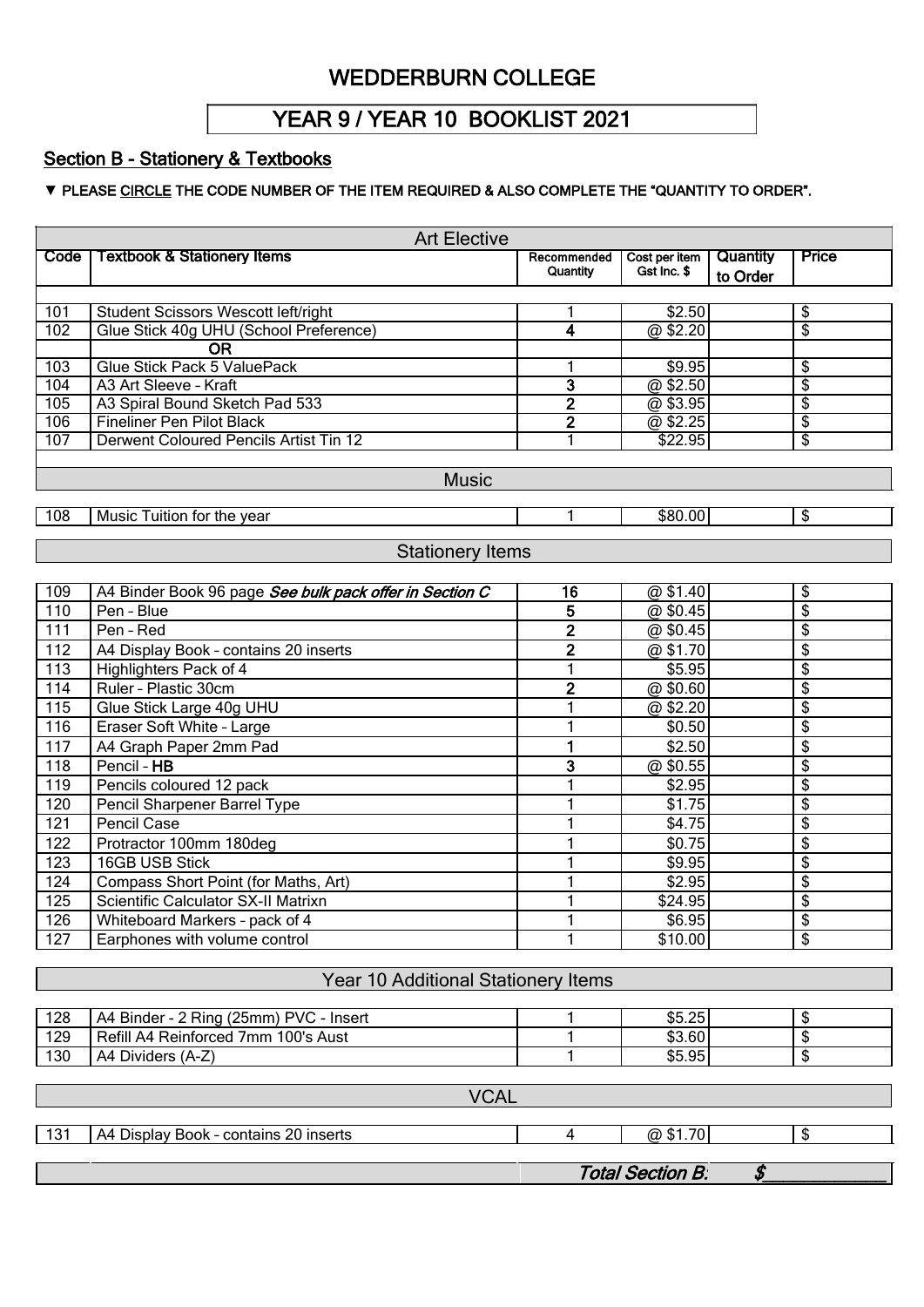### YEAR 9 / YEAR 10 BOOKLIST

#### Section C -

This Section includes general stationery items which students may desire throughout the year. All items in this section are OPTIONAL and are available if you want to purchase.

| <b>CODE</b> |                                             | <b>Unit Price</b> | QTY | Price |
|-------------|---------------------------------------------|-------------------|-----|-------|
|             |                                             |                   |     |       |
| 1101        | Stapler Mini No. 10 with staples            | \$3.95            |     |       |
| 1102        | Mechanical Pencil 0.7 and leads and erasers | \$2.95            |     |       |
| 1103        | 4 Colour Pen                                | \$2.50            |     |       |
| 1104        | Pen - Pilot Retractable B <sub>2</sub> P    | \$2.50            |     |       |
| 1105        | Correction Tape White (5mm x 6m)            | \$2.50            |     |       |
| 1106        | Ruled Pad - A4 70 Leaf Bond                 | \$2.25            |     |       |
| 1107        | Lanyard                                     | \$2.25            |     |       |
| 1108        | PVC Zipper Mesh Pouch (pocket A4)           | \$4.25            |     |       |
| 1109        | PVC Zipper Mesh Pouch (pocket A3)           | \$5.50            |     |       |
| 1110        | A4 Binder Books 96page Bulk pack of 10      | \$12.00           |     |       |

### Total Section C: \$

Please note: In rare cases, some prices may alter without notice due to the Supplier. The 'price column' is included for your convenience as a guide for your own financial planning, however, the booklist total will be completed by Wattle Office Supplies.

| Total Section A:<br>Total Section B:<br>Total Section C:<br>Processing Fee: | \$<br>\$<br>\$<br>\$<br><i>5.00</i> |
|-----------------------------------------------------------------------------|-------------------------------------|
| TOTAL:                                                                      | ¢                                   |